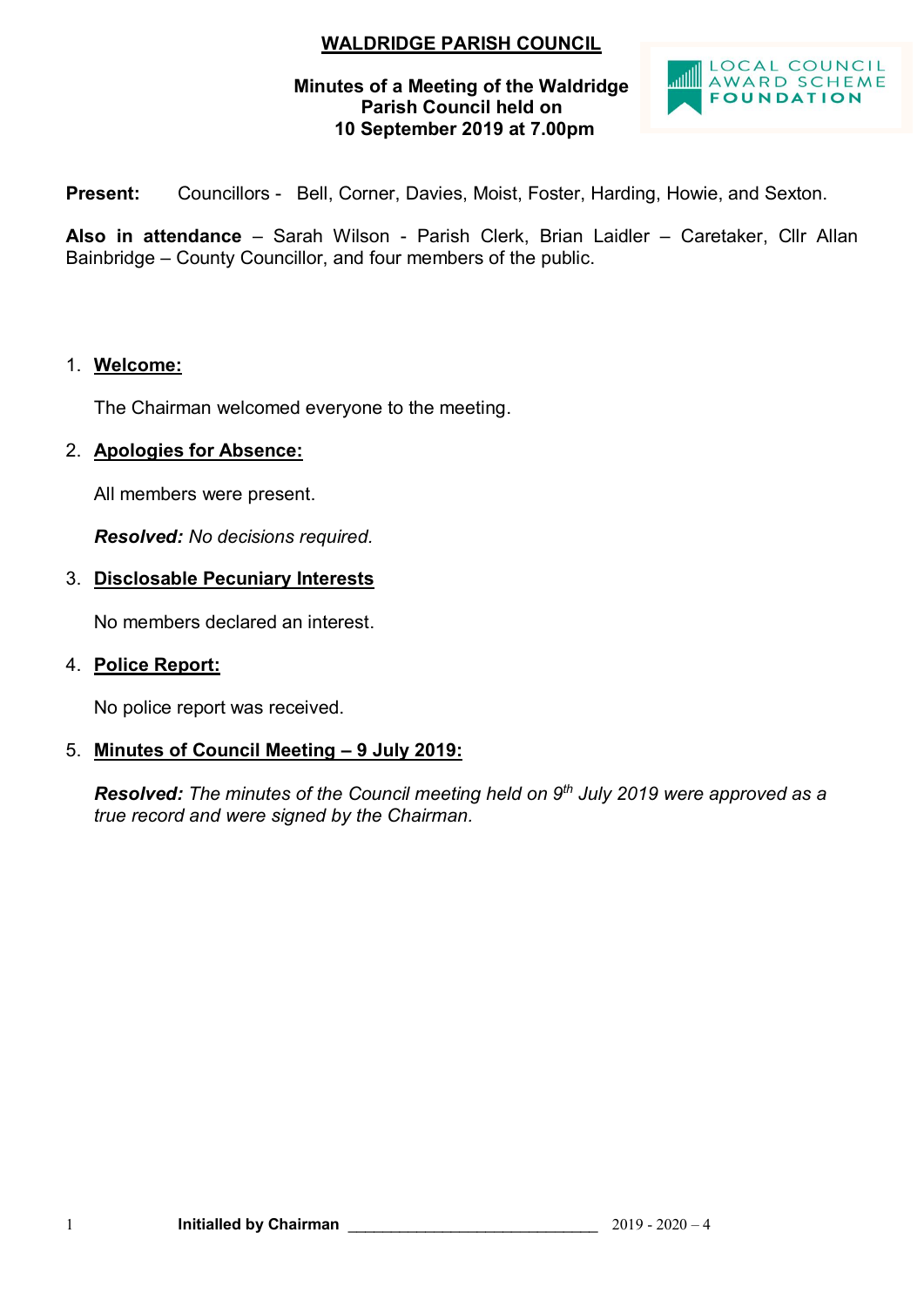### 6. **Parish matters and ongoing items**

### a) **County Councillors report**

Cllr Bainbridge reported that there has been no progress regarding Birch View, he is still awaiting a reply.

#### *Resolved: Report noted.*

### b) **Waldridge Parish in Bloom Working Group**

The Working Group gave an update. The photos for the Northumbria in Bloom Special Awards are still to be uploaded – photos to be sent to the Clerk for uploading. As there are still outstanding queries relating to the current year's planting, it was requested that the Clerk email Martin Briscoe from DCC Clean and Green for an update. A Waldridge Parish in Bloom meeting was scheduled for the  $1<sup>st</sup>$  of October.

### *Resolved: Update noted.*

### c) **Events Working Group**

The working group gave an update. The draft plan for the for the Halloween event was discussed and approved, with the original date of the  $26<sup>th</sup>$  of October being amended to the 31<sup>st</sup> of October due to availability of the Village Hall. The total budget for the event was confirmed as being £500, and it was agreed that Cllrs Corner and Sexton would complete the risk assessment paperwork and site plan. The discussion of Christmas, and the setting of event dates for 2020 was deferred.

*Resolved: Update noted. The draft plan for the Halloween event was approved (unanimous). The agreeing of a schedule of events for 2020 was deferred.*

### d) **Working Groups**

Cllr Bell raised concerns regarding the effectiveness of the current Working Groups.

*Resolved: The Council agreed to continue with the current working groups (unanimous).*

### e) **Purchasing**

The procedures that must be followed when making purchases were discussed. As raised in a recent audit report, purchases made by Councillors must be kept to a minimum, with the Clerk making all purchases except in an emergency, to avoid VAT loss and unauthorised expenditure.

*Resolved: The procedure that must be followed when purchases are made was noted.*

### f) **Insurance**

The Clerk informed that Council that the insurance has been renewed for the coming year, and that the current three-year deal will expire in 2020.

*Resolved: It was noted that the Council's insurance has been renewed for the coming year, and that the current three-year deal will expire in 2020.*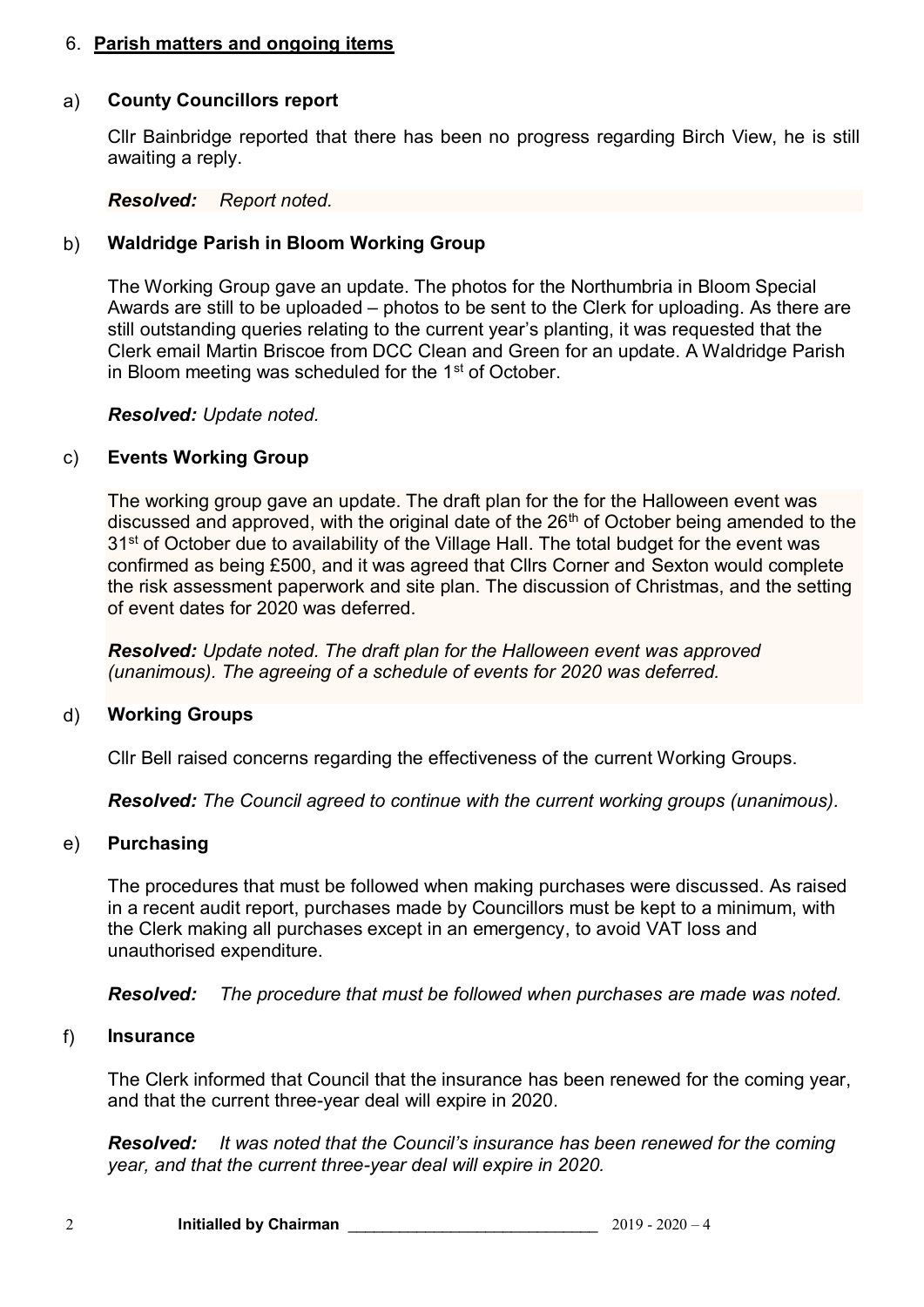## g) **Budget**

The Council discussed possible dates for a budget setting meeting.

*Resolved: It was agreed that a budget setting meeting would take place on the 15th of October at 7pm.*

Cllr Harding left the meeting at 20:24. Items (i) and (k) were brought forward and discussed prior to her departure.

## h) **Tommy Silhouette**

The Council discussed the licence fee of £260 that has been requested by DCC for the use of the land where the Tommy Silhouette is to be installed.

*Resolved: It was agreed that the fee should be paid, and that the installation of the Tommy silhouette should go ahead (Cllrs Bell, Foster, Howie, Moist and Sexton for, Cllrs Corner and Davies against).*

## i) **Updates from Facebook**

Cllr Harding gave an update: positive feedback received following the Cinema event and the Parish Fayre; a resident stating that they came to support the Parish Fayre because the beneficiary of the raffle proceeds was the Millennium Green Trust; suggestions that the Council get involved in 'More in Common' and 'The Great Get Together'; report of a child's bike being damaged in the village; report of a person urinating on a garage in the village.

### *Resolved: Update noted.*

### j) **Kindness Campaign**

The Council discussed which bench should be turned into a 'Happy Bench' and agreed that the bench should be painted. The possibility of nominating another Council to adopt the 'Happy Bench' concept was also discussed.

*Resolved: It was agreed that Cllr Harding should collate a list of possible benches, and that the final bench would be agreed via email. It was agreed that the bench should be painted, and that another Council should be nominated to carry on the 'Happy Bench' concept. It was agreed that paint and a plaque should be purchased for the bench, up to the value of £50.*

## k) **Car Parking and Road Safety in the Village**

Cllr Sexton and Cllr Bainbridge informed that Council that they had met with Highways to discuss possible options for car parking and road safety in the village. These include: improving road safety by encouraging residents to use the unclassified road (plainings to be paid for by Cllrs Bainbridge and Sexton); rumble strips on the main road to slow down traffic approaching the bend; and a streetlight for the hammerhead.

*Resolved: Possible options noted.*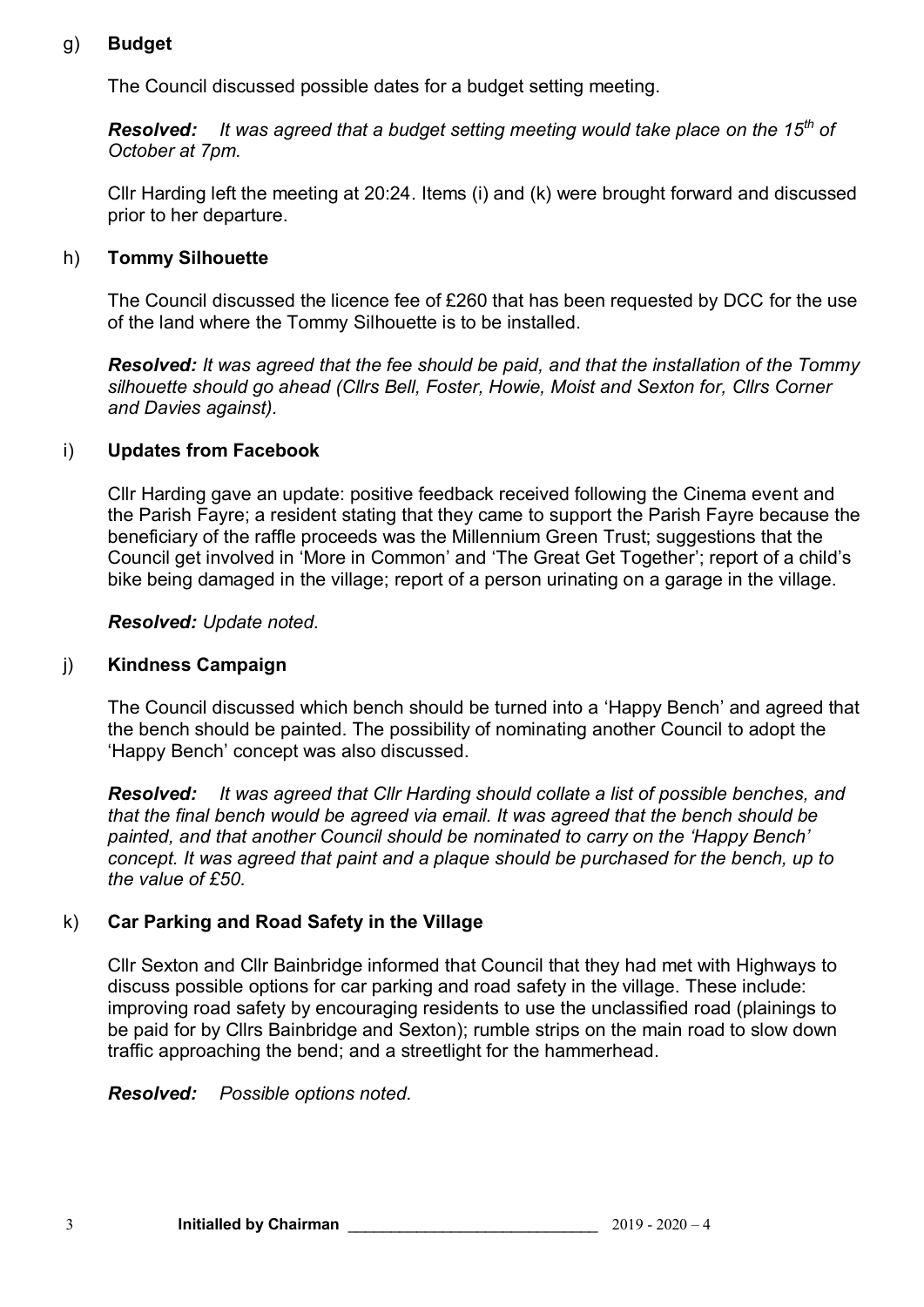## l) **Room Hire**

The Council discussed whether room hire charges should be applied when bookings are charity related. The Council also discussed whether each new booking should be approved by full Council.

*Resolved: It was agreed that bookings that benefit registered charities should be free of charge (unanimous). It was agreed that the Clerk should approve booking requests, unless a request is particularly unusual (unanimous).*

### m) **Photo Competition**

The possibility of having calendars made from photo competition winners' pictures was discussed.

*Resolved: It was agreed that costs should be obtained for the creation of calendars.*

#### n) **Allotment Gate Post**

Cllr Bell gave an update on the allotment gate post: adjustment may be possible, rather than full replacement.

*Resolved: The Council noted that adjustment may be possible. Cllr Bell to meet with Allotment Association to discuss.*

#### o) **Policy Review**

- Training Policy

- Grant Awarding Policy

*Resolved: The Training and Grant Awarding Policies were reviewed and adopted (unanimous).*

#### p) **Timetable of training events:**

- County Durham & Darlington NHS Foundation Trust Open Day – 23rd October

*Resolved: It was noted that Cllrs Davies and Harding are attending the CDDFT Open Day.*

#### q) **Grants / fundraising**

No new grants or fundraising opportunities were identified.

*Resolved: No decisions required.*

#### r) **Planning Applications**

• None received

*Resolved: No decisions required.*

4 **Initialled by Chairman** \_\_\_\_\_\_\_\_\_\_\_\_\_\_\_\_\_\_\_\_\_\_\_\_\_\_\_\_\_ 2019 - 2020 – 4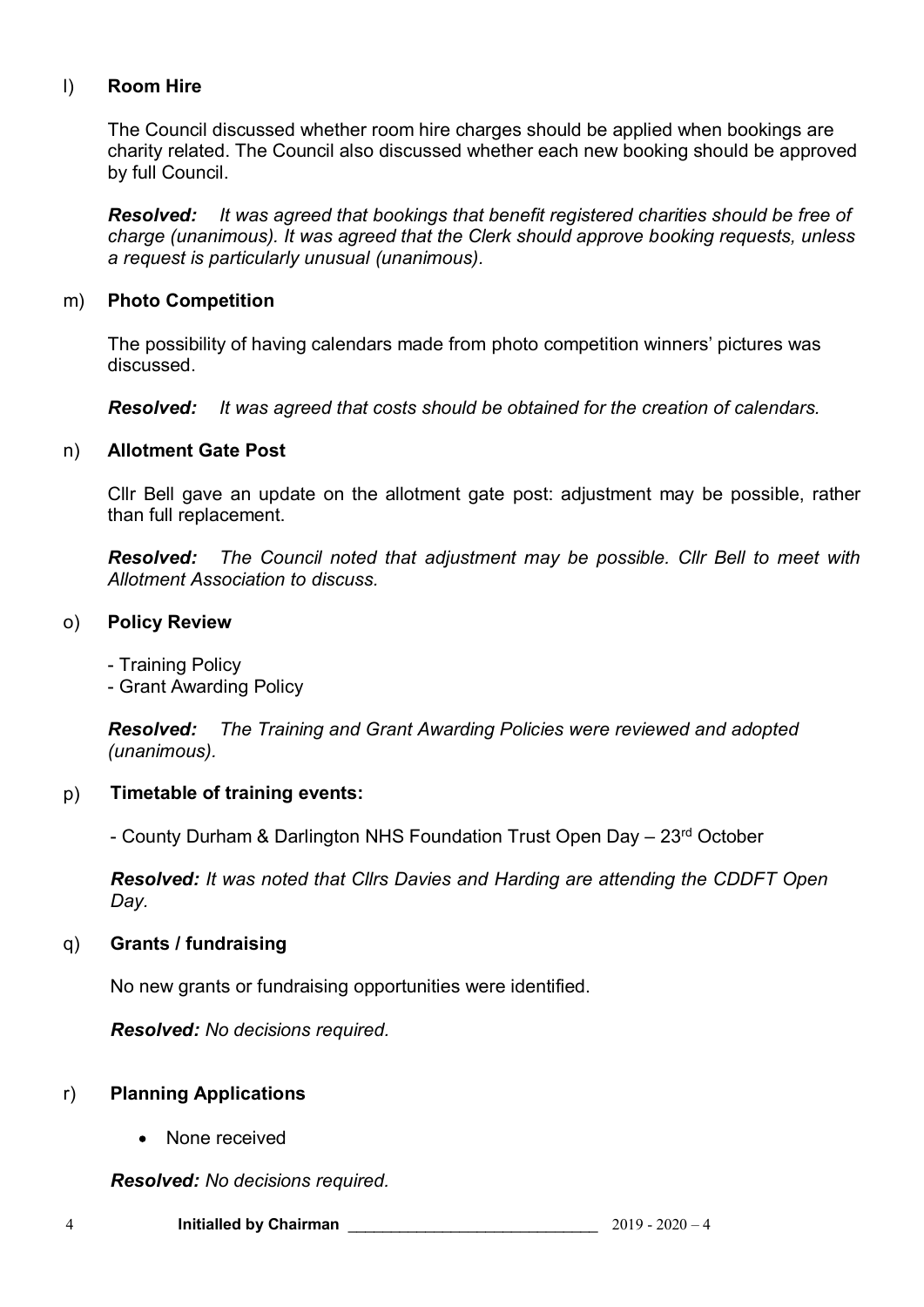#### s) **To consider any planning applications received after the agenda was published.**

None received

*Resolved: No decisions required.*

#### t) **Correspondence received**

- Several messages requesting a bin at the children's play area.
- Email from resident regarding a memorial bench on Waldridge Fell.
- Email from resident regarding the Cinema Event
- Email from resident regarding abandoned road signs
- Request from room hirer wanting to use the Parish Rooms for tap dancing.

*Resolved: It was agreed that the play area bin should be discussed at a Millennium Green Trust meeting. Cllrs Sexton and Bainbridge to correspond with the resident regarding the memorial bench. The kind words regarding the cinema event were noted. Cllr Bell stated that he had discussed the abandoned road signs with the resident, and that most had now been removed. Cllr Foster informed the Council that the room hirer no longer wishes to use the room for tap dancing.*

#### u) **Correspondence received after agenda published** (to note only)

None received.  $\bullet$ 

#### v) **Clerks Report / Action Log**

The Clerk gave an update on all items on the Action Log not already covered during the meeting.

*Resolved: Update noted.*

w) **Urgent issues for noting (Clerk to use delegated powers in necessary) and any items Councillors wish to agenda for next meeting**

No issues to note.

## (x) **Parish Councillor Vacancies**

The Council considered the applications received for the Parish Councillor vacancies.

*Resolved: The Council agreed which applicants would be invited to the October meeting to be co-opted on to the Council.*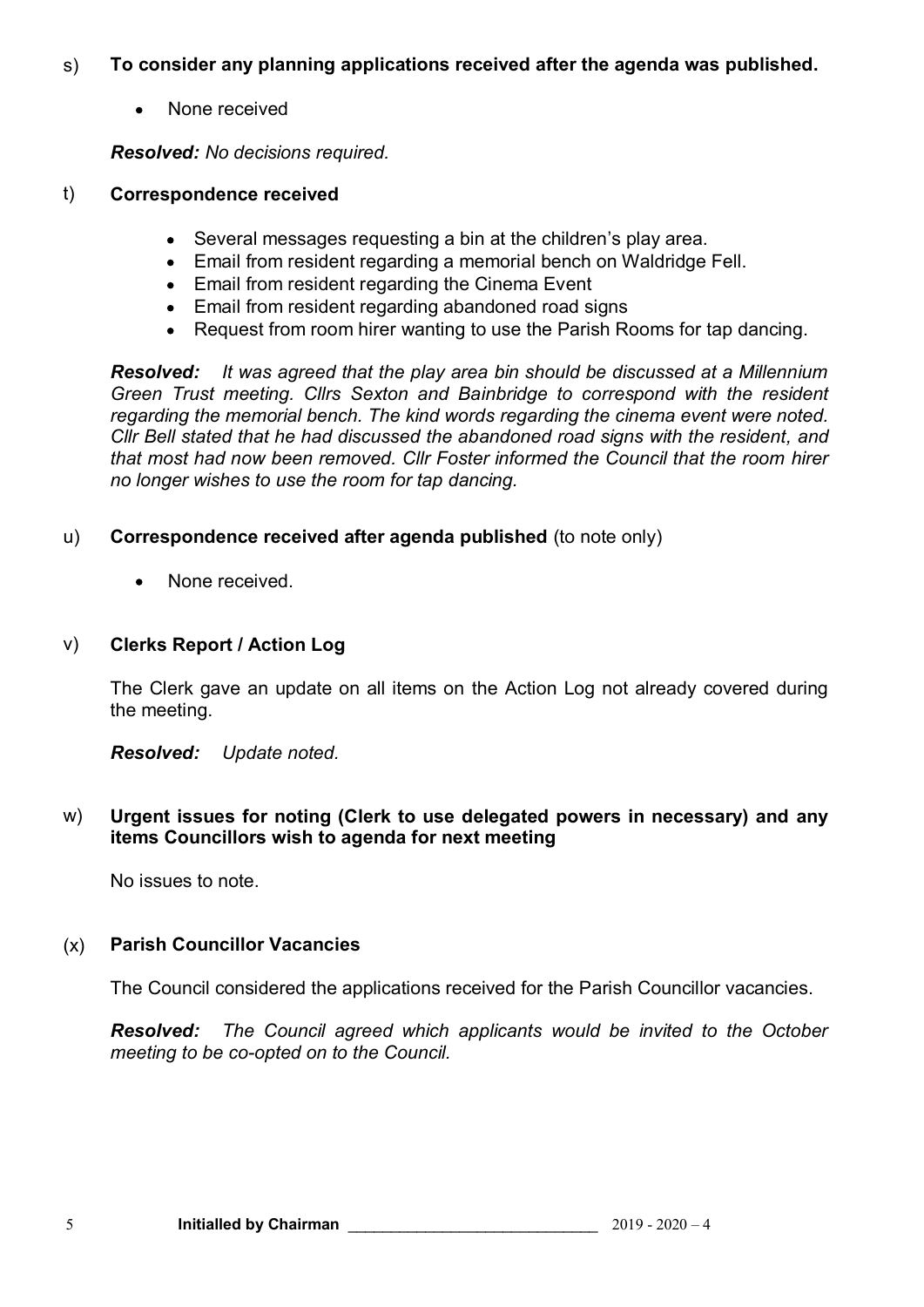# 7. **Financial Matters**

| (a)  | <b>Payments</b>                                                                                                            |  |
|------|----------------------------------------------------------------------------------------------------------------------------|--|
|      | <b>Resolved:</b> That the following payments be agreed:                                                                    |  |
|      |                                                                                                                            |  |
| (1)  | That the sum of £910.57 be paid to S Wilson (August 2019 wage)                                                             |  |
| (2)  | That the sum of £295.45 be paid to B Laidler (August 2019 wage)                                                            |  |
| (3)  | That the sum of £475.00 be paid to Animal Story (parish fayre)                                                             |  |
| (4)  | That the sum of £30.00 be paid to Bullion Community Resource Centre (fire<br>training)                                     |  |
| (5)  | That the sum of £12.00 be paid to SLCC (new clerk event)                                                                   |  |
| (6)  | That the sum of £35.94 be paid to XLN (broadband)                                                                          |  |
| (7)  | That the sum of £139.00 be paid to S Wilson (gazebos)                                                                      |  |
| (8)  | That the sum of £71.00 be paid to E.ON (gas & electricity)                                                                 |  |
| (9)  | That the sum of £180.76 be paid to S Wilson (dispensers and refills)                                                       |  |
| (10) | That the sum of £72.00 be paid to S Wilson (lanyards)                                                                      |  |
| (11) | That the sum of £22.00 be paid to British Gas (boiler cover)                                                               |  |
| (12) | That the sum of £40.19 be paid to XLN (broadband)                                                                          |  |
| (13) | That the sum of £71.00 be paid to E.ON (gas & electricity)                                                                 |  |
| (14) | That the sum of £100.00 be paid to Makem Bounce (face painting)                                                            |  |
| (15) | That the sum of £37.80 be paid to Peterlee Fire Company (extinguisher service)                                             |  |
| (16) | That the sum of £408.00 be paid to Mazars (external audit fee)                                                             |  |
| (17) | That the sum of £980.80 be paid to Came & Co. (annual insurance premium)                                                   |  |
| (18) | That the sum of £22.00 be paid to British Gas (boiler cover)                                                               |  |
| (19) | That the sum of £120.00 be paid to Ashley Stirling (parish fayre $-$ singing)                                              |  |
| (20) | That the sum of £36.00 be paid to S Wilson (work from home allowance)                                                      |  |
| (21) | That the sum of £15.98 be paid to S Wilson (monthly print plan July & August)                                              |  |
| (22) | That the sum of £24.52 be paid to S Wilson (medals and tickets)                                                            |  |
| (23) | That the sum of £12.49 be paid to P Sexton (barrier tape $-$ cinema event)                                                 |  |
| (24) | That the sum of £15.50 be paid to $P$ Sexton (lights – cinema event)                                                       |  |
| (25) | That the sum of £81.57 be paid to H Davies (parish fayre refreshments)                                                     |  |
|      | It was noted that the actual amounts for salary payments in made July were<br>£832.68 (S Wilson), and £210.12 (B Laidler). |  |
|      |                                                                                                                            |  |